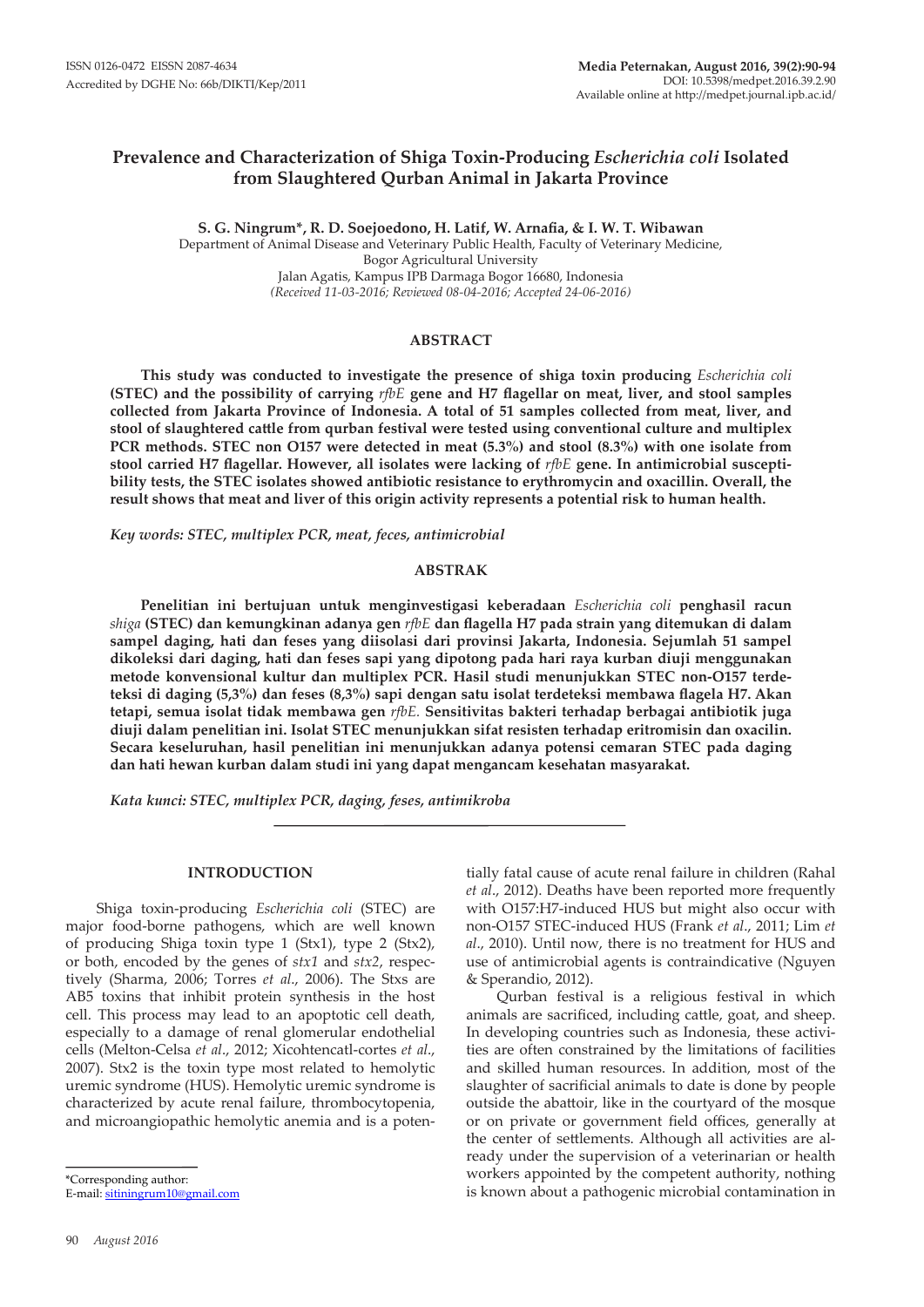the slaughter process. Therefore, at present no information is available about pathogenic bacteria, especially STEC contamination in Qurban festival. Cattle are the main reservoir of STEC, where the organism typically colonizes the lower gastrointestinal tract and shed the bacteria through their feces (Inat & Siriken, 2010; Perera *et al*., 2015). Also, cattle has a significant proportion of beef become contaminated during slaughter (Kundu *et al*., 2014). In Indonesia, satay is a popular undercooked meat and will become a problem when the meat is contaminated by STEC. It is suggested that meat may be an important transmission vehicle for this food-borne pathogen. Previous study (Selim *et al*., 2013) also indicated that an increasing number of strains are showing a multiresistance to a number of antibiotics. To address this, the present study was designed to investigate the presence of STEC in the meat, liver and bovine stools sample in Qurban festival in Jakarta Province of Indonesia by considering the possibility of STEC O157:H7 presence. The above isolates were additionally studied for virulence characteristics and antimicrobial susceptibility.

# **MATERIALS AND METHODS**

#### **Bacterial Strains**

This study used 2 *E. coli* O157:H7 strains as control. Both strains, producing Stx1 and Stx2 were obtained from American Type Culture Collection (ATCC) 35150 and Bogor Agricultural University (BAU), respectively.

#### **Study Design for Purposive Sampling**

Purposive sampling was chosen in this study. A total of 51 samples including 19 meat, 20 liver and 12 fecal samples were collected from five different mosques in Jakarta in October 2014. The geographical distribution of the five mosques is depicted in Figure 1. At each mosque, all cattles were selected. It was made to ensure that fecal, liver and meat samples were from exactly the same animals. The investigations on this study are minor influenced by the sampling method adopted (Wang *et al.,* 1996).

# **Sampling and Bacterial Culture Methods for Feces, Liver and Meat**

The procedure of culture method was based on a previous method with minor modification (Selim *et al.,* 2013). As many as 250 g of meat, liver and fecal samples respectively, were taken into an aseptic plastic bag and placed in an ice box. Upon arrival at the laboratory, the samples were held at  $4^{\circ}$ C, not longer than 24 h before analysis. About 25 g of each sample was placed aseptically in a stomacher bag with 225 mL phosphate buffered saline (PBS) 0.1% (Oxoid, UK) and mixed for 1 min. Each sample (1 mL) was transferred into 50 mL of brain Eactrisample (1 mL) was transferred mto 50 mL of brain<br>heart infusion (BHI) broth (Oxoid, UK) for enrichment and incubated at 37°C for 24 h. After the enrichment procedure, one loop of the broth was inoculated onto eosin methylene blue agar (EMB) (Oxoid, UK) for selective and differential procedures. After 24 h- incubation at 37°C, up to two purple coloured colonies with green metallic sheen were transferred onto cefixime-tellurite sorbitol MacConkey (CT-SMAC) (Oxoid, UK) agar and incubated at 37°C for 24 h. SMAC agar is recommended for the isolation of pathogenic STEC O157. STEC O157 does not ferment sorbitol and therefore produces colourless colonies. In contrast, most of non STEC O157 ferment sorbitol and form pink colonies. Those identified as STEC O157 in CT-SMAC were subjected for the presence of virulence genes by multiplex PCR.

### **Characterization of STEC**

The *E. coli* strains isolated in this study and the STEC O157 reference were cultured on 7% sheep blood agar (Oxoid, UK) for cultivation. After overnight culture, colonies from each plate were inoculated into BHI, and the broth was incubated at 37°C for 24 h prior to nucleic acid extraction. The broth cultures were centrifuged at 4,500 g for 15 min in a Biofuge *pico* (Heraeus, Hanau, Germany), the supernatant was discarded, the pellet was washed three times with 10 mL of phosphate buffered saline (PBS; pH 7.4). The cell pellet was resuspended in 200 µL of PBS. Total purified genomic bacterial DNA was extracted with a genomic DNA mini kit (QiAgen, DNeasy®, USA) according to manufacturer's instruction. All the extracted DNA of the standard strains and of the sample isolates were examined using multiplex PCR for molecular typing of the virulence genes (*rfbE*, *stx1*, *stx2, fliC*) using spesific nucleotide primers are listed in Table 1 (Hu *et al*., 1999). Amplification condition was carried out according to Inat and Siriken (2010) with a modification. The reaction mixture consisted of 4.8 µL of aquadest (DNAse, RNAse free), 10 µL of Maxima hot start green PCR master mix s  $(2x)$  (Thermo Scientific<sup>TM</sup>), and  $0.4 \mu L$  of each primer.



<sup>t</sup> Figure 1. Geographical distribution of mosques A-E in Jakarta from which the samples were collected. Total number of samples= 51.  $3-\frac{1}{2}$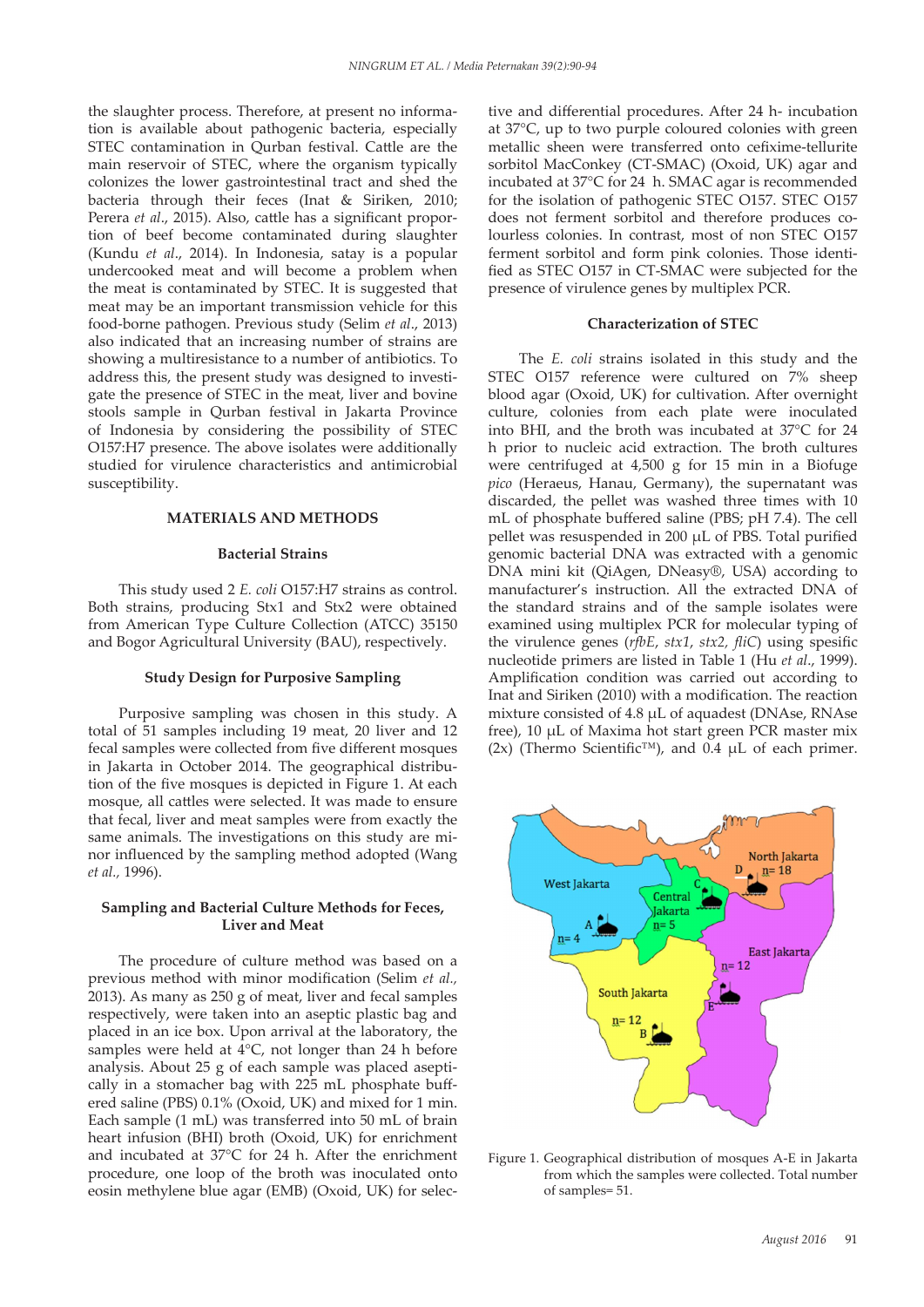Temperature conditions consisted of an initial 95°C denaturation step for 4 min followed by 35 cycles of 95°C for 30 s, 50°C for 30 s, and 72°C for 1 min. The final cycle was followed by 1 cycle at 72°C for 5 min in the thermal cycling system. Agarose gel electrophoresis was carried out according to Sanam (2015) with minor modification to evaluate the amplified fragments using standard PCR markers.

## **Antibiotic Susceptibility**

It was determined by the standardized agar diffusion test on MüllerHinton agar (MHA, Difco, USA) using the following disks (Oxoid, UK): erythromycin (15 µg), cefepime (30 µg), oxacillin (30 µg), azithromycin (15 µg) and tetracyclines (30 µg). Isolates were categorized as susceptible, intermediate and resistant based upon interpretative criteria developed by the guideline of Clinical and Laboratory Standards Institute (CLSI, 2014).

## **RESULTS**

# **Characterization of STEC Isolates by Multiplex PCR for** *stx1***,** *stx2***,** *rfbE* **and Flagellar H7 Gene**

As shown in Table 2, two isolates (isolate number 11 and 14) were confirmed as STEC because they all carried *stx* genes. The isolates (n= 30) were also applied to a multiplex PCR assay to confirm the presence of flagellar gene. In flagellar H7 PCR assay, 1 isolate (isolate number 11) was found harboring H7 genes (Table 2). However, all isolates are lacking the *rfbE* gene (Table 2).

#### **Antibiotic Resistance**

The antibiotic resistance profiles of the STEC isolates against 5 antimicrobial agents are presented in Table 3, respectively. The results indicated that *E. coli* and STEC isolated from qurban festival in Jakarta were resistant to erythromycin (100%) and oxacillin (100%) (Figure 2). Resistance to cefepime, azithromycin, and tetracycline was rare.

# **DISCUSSION**

In this study, 2 of STEC were detected in meat and feces samples as shown in Table 2. Meat sample (5.3%) and feces sample (8.3%) showed *stx1* gene and *stx2* gene in multiplex PCR (Figure 3), respectively. No STEC was detected in the liver samples. Ruminants are considered as an important source of STEC and cattle were identified as the primary reservoir of STEC (Akanbi *et al*., 2011). Intestinal carriages of STEC in ruminants cause fecal shedding and the release of STEC into the environment (Forano *et al*., 2013).

The non-O157 populations of *E. coli* have been shown to vary in their distribution among bovine and clinical sources (Borgatta *et al*., 2012). In the study, all isolates were lacking *rfbE* gene, which is well known as characteristic of O157 strains. On the other hand, gene *flic*, a characteristic of H7 strain was detected. From 51 isolates, 1 (8.3%) isolate was confirmed the presence of *fliC* genes i.e isolates no. 11 in feces sample. The pathogenic potential of STEC isolates has also been shown to be associated with the presence of Stx genotypes (Rahal

Table 2. Results of multiplex PCR

| Samples           | $(\%)$ | <i>rfbE</i> gene n <i>fliC</i> gene n<br>$(\%)$ | stx1 gene n stx2 gene n<br>(%) | $(\%)$ |
|-------------------|--------|-------------------------------------------------|--------------------------------|--------|
| Meat<br>$(n=19)$  | 0(0)   | 0(0)                                            | 1(5.3)                         | 0(0)   |
| Liver<br>$(n=20)$ | 0(0)   | 0(0)                                            | 0(0)                           | 0(0)   |
| Feces<br>$(n=12)$ | 0(0)   | 1(8.3)                                          | 0(0)                           | 1(8.3) |
| Total             | 0(0)   | 1(8.3)                                          | 1(5.3)                         | 1(8.3) |

Table 3. Antibiotic resistance profiles of the STEC non O157

| Isolate<br>number | Antimicrobial<br>agent | Diameter of<br>killing zone<br>(mm) | Interpretative<br>criteria |
|-------------------|------------------------|-------------------------------------|----------------------------|
| 11                | Erythromycin           |                                     | R                          |
|                   | Cefepime               | 23                                  | S                          |
|                   | Oxacillin              | 0                                   | R                          |
|                   | Azithromycin           | 23                                  | S                          |
|                   | Tetracycline           | 24                                  | S                          |
| 14                | Erythromycin           | 0                                   | R                          |
|                   | Cefepime               | 24                                  | S                          |
|                   | Oxacillin              | 0                                   | R                          |
|                   | Azithromycin           | 21                                  | S                          |
|                   | Tetracycline           | 18                                  | S                          |

Note: R (Resistant), S (Susceptible)

| Table 1. Primer sequences used in the multiplex PCR assay and the expected sizes of the products |  |  |  |  |
|--------------------------------------------------------------------------------------------------|--|--|--|--|
|--------------------------------------------------------------------------------------------------|--|--|--|--|

| Target gene | Size (bp) | Primer        | Sequence                         |
|-------------|-----------|---------------|----------------------------------|
| rfbE        | 292       | $R$ fb $F$    | 5'-GTGTCCATTTATACGGACATCCATG-3'  |
|             |           | RfbR          | 5'-CCTATAACGTCATGCCAATATTGCC-3'  |
| fliC        | 625       | FLICh7-F      | 5'-GCGCTGTCGAGTTCTATCGAGC-3'     |
|             |           | FLICh7-R      | 5'-CAACGGTGACTTATCGCCATTCC-3'    |
| stx1        | 210       | <b>SLT-IF</b> | 5'-TGTAACTGGAAAGGTGGAGTATAC-3'   |
|             |           | <b>SLT-IR</b> | 5'-GCTATTCTGAGTCAACGAAAAATAAC-3' |
| stx2        | 484       | <b>SLT-HF</b> | 5'-GTTTTTCTTCGGTATCCTATTCCG-3'   |
|             |           | <b>SLT-HR</b> | 5'-GATGCATCTCTGGTCATTGTATTAC-3'  |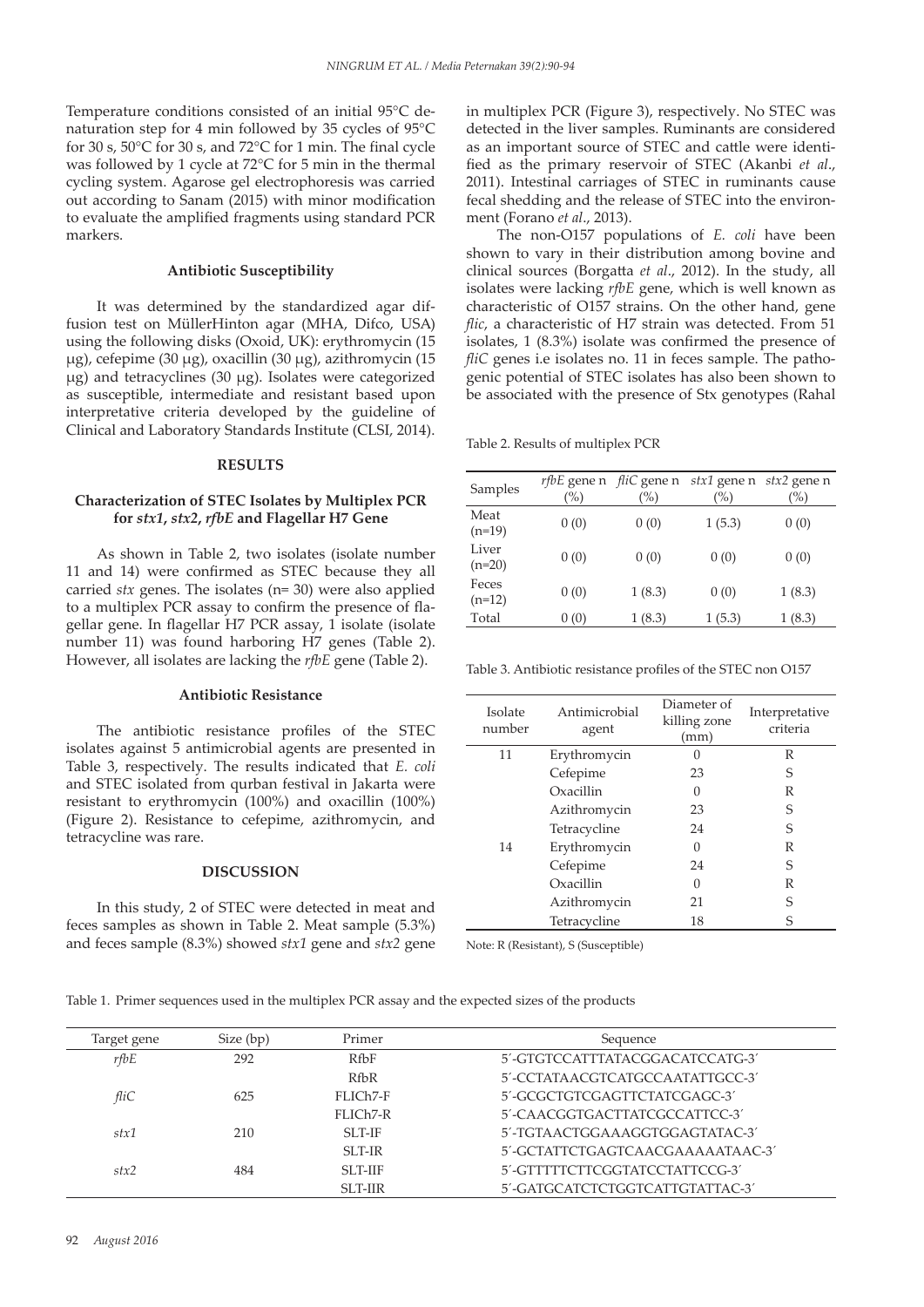

Figure 2. The killing zone performed by STEC non-O157 (left; isolate number 11) (right; isolate number 14) 51 - Figure 2. The killi

*et al*., 2012). In this study, one STEC isolate produced Stx2 i.e isolate no. 11 in feces sample. Stx2 are known to be more toxic and are more often associated with HC or HUS in human infections than Stx1 (Etienne-Mesmin *et al*., 2011; Lim *et al*., 2010; Melton-Celsa *et al*., 2012). One isolate obtained from meat of an animal investigated in the present study was positive for Stx1. In this study, STEC O- :H7 isolate carried Stx2 indicating the high pathogenic potential for human. Previous study (Koitabashi *et al.*; 2006) also suggested that Stx2 positive *E. coli* seem to be widely distributed in the Asian environment. This finding implies that humans were now exposed to STEC non-O157 from food of animal origin. Despite STEC non-O157 have lower virulence,

this strain may be capable of causing disease when a high inoculum is ingested or in particularly susceptible individuals.

According to Gould *et al*., (2013); Luna-Gierke *et al*. (2014), the number of reported STEC non-O157 infections increased in the United States recently. In Indonesia, the case reports are not well established. However, nephrotic syndrome is one of the most frequent glomerular diseases seen in children. Approximately, there are six case of NS per year for every 100,000 child aged less than 14 years old in Indonesia (Mamesah *et al*., 2016). Interestingly, the etiology is unknown.

In this study, the antibiotic resistance profiles of two STEC isolates against 5 antimicrobial agents are presented in Table 3. These findings showed the STEC isolates were 100% of resistance to erythromycin and oxacillin. Meanwhile, previous study found *E. coli* pathogen were resistant to streptomycin, chloramphenicol, sulfamethoxazole and gentamicin (Nugraha *et al*. 2013). Currently, the treatment of STEC infections with antibiotics is controversial (Pacheco & Sperandio 2012). However, many clinicians still used antimicrobial therapy as an option for the treatment of STEC infection. Thus, the use of oxacillin and erythromycin both in human and animals may select for resistance among STEC. The presest study provides initial data for the presence of STEC non-O157 in Qurban festival in Jakarta. These findings might help to lessen the risk of transmission of STEC non-O157 in public health.



Figure 3. The determination of *rfbE* (O157), *stx1, stx2, fliC* (H7) genes of *E. coli* by multiplex PCR. Lane M: Marker (100~3,000 bp), Lane K1: positive control (*E. coli* O157:H7 35150), Lane K2: positive control (*E. coli* 1-AN), Lanes 1 to 31: samples isolated from qurban animal origin.